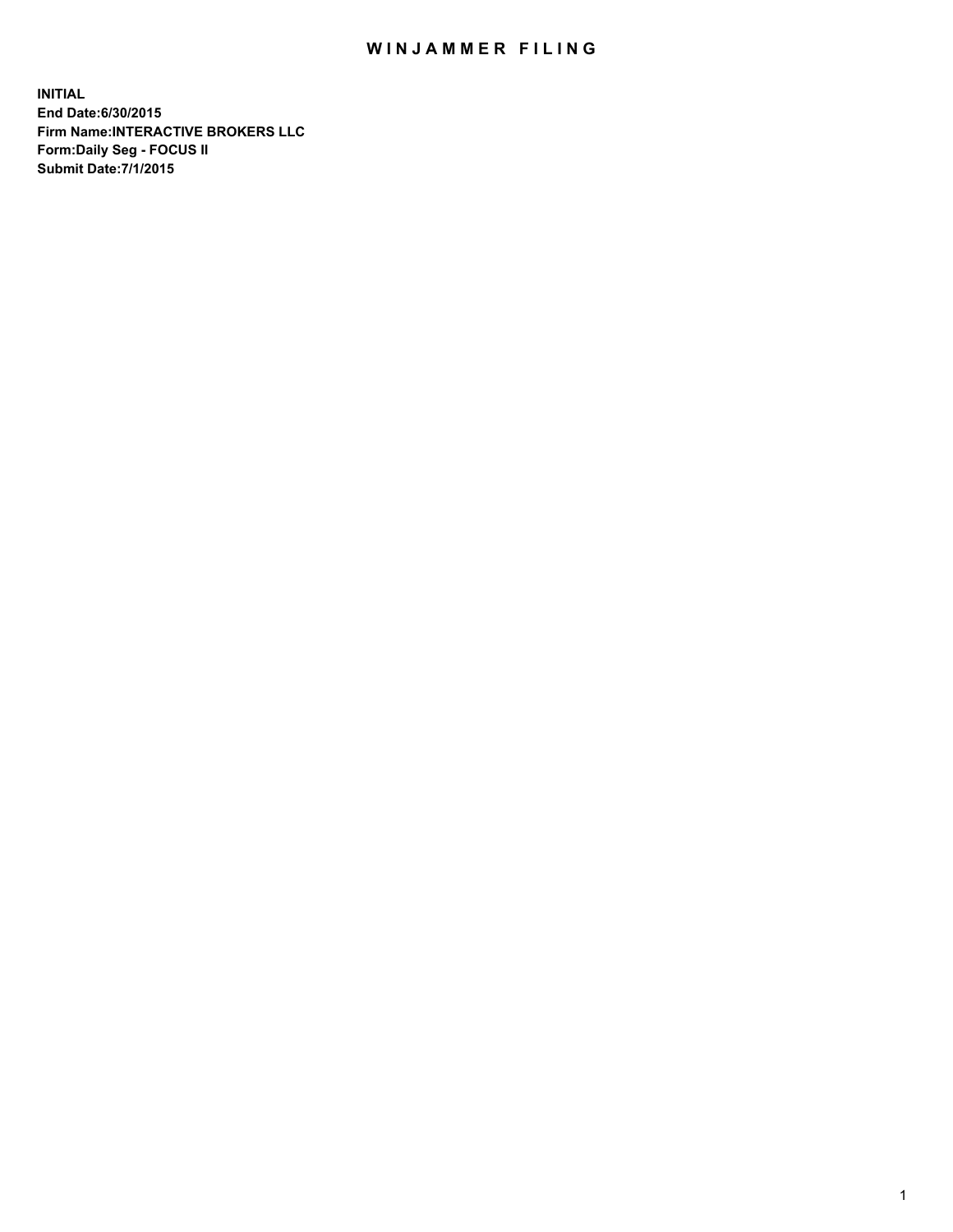## **INITIAL End Date:6/30/2015 Firm Name:INTERACTIVE BROKERS LLC Form:Daily Seg - FOCUS II Submit Date:7/1/2015 Daily Segregation - Cover Page**

| Name of Company<br><b>Contact Name</b><br><b>Contact Phone Number</b><br><b>Contact Email Address</b>                                                                                                                                                                                                                          | <b>INTERACTIVE BROKERS LLC</b><br><b>Michael Ellman</b><br>203-422-8926<br>mellman@interactivebrokers.co<br>$\mathbf{m}$ |
|--------------------------------------------------------------------------------------------------------------------------------------------------------------------------------------------------------------------------------------------------------------------------------------------------------------------------------|--------------------------------------------------------------------------------------------------------------------------|
| FCM's Customer Segregated Funds Residual Interest Target (choose one):<br>a. Minimum dollar amount: ; or<br>b. Minimum percentage of customer segregated funds required:% ; or<br>c. Dollar amount range between: and; or<br>d. Percentage range of customer segregated funds required between:% and%.                         | $\overline{\mathbf{0}}$<br>0<br>155,000,000 245,000,000<br><u>00</u>                                                     |
| FCM's Customer Secured Amount Funds Residual Interest Target (choose one):<br>a. Minimum dollar amount: ; or<br>b. Minimum percentage of customer secured funds required:%; or<br>c. Dollar amount range between: and; or<br>d. Percentage range of customer secured funds required between:% and%.                            | $\overline{\mathbf{0}}$<br>0<br>80,000,000 120,000,000<br>0 <sub>0</sub>                                                 |
| FCM's Cleared Swaps Customer Collateral Residual Interest Target (choose one):<br>a. Minimum dollar amount: ; or<br>b. Minimum percentage of cleared swaps customer collateral required:% ; or<br>c. Dollar amount range between: and; or<br>d. Percentage range of cleared swaps customer collateral required between:% and%. | $\overline{\mathbf{0}}$<br>$\overline{\mathbf{0}}$<br>0 <sub>0</sub><br>0 <sub>0</sub>                                   |

Attach supporting documents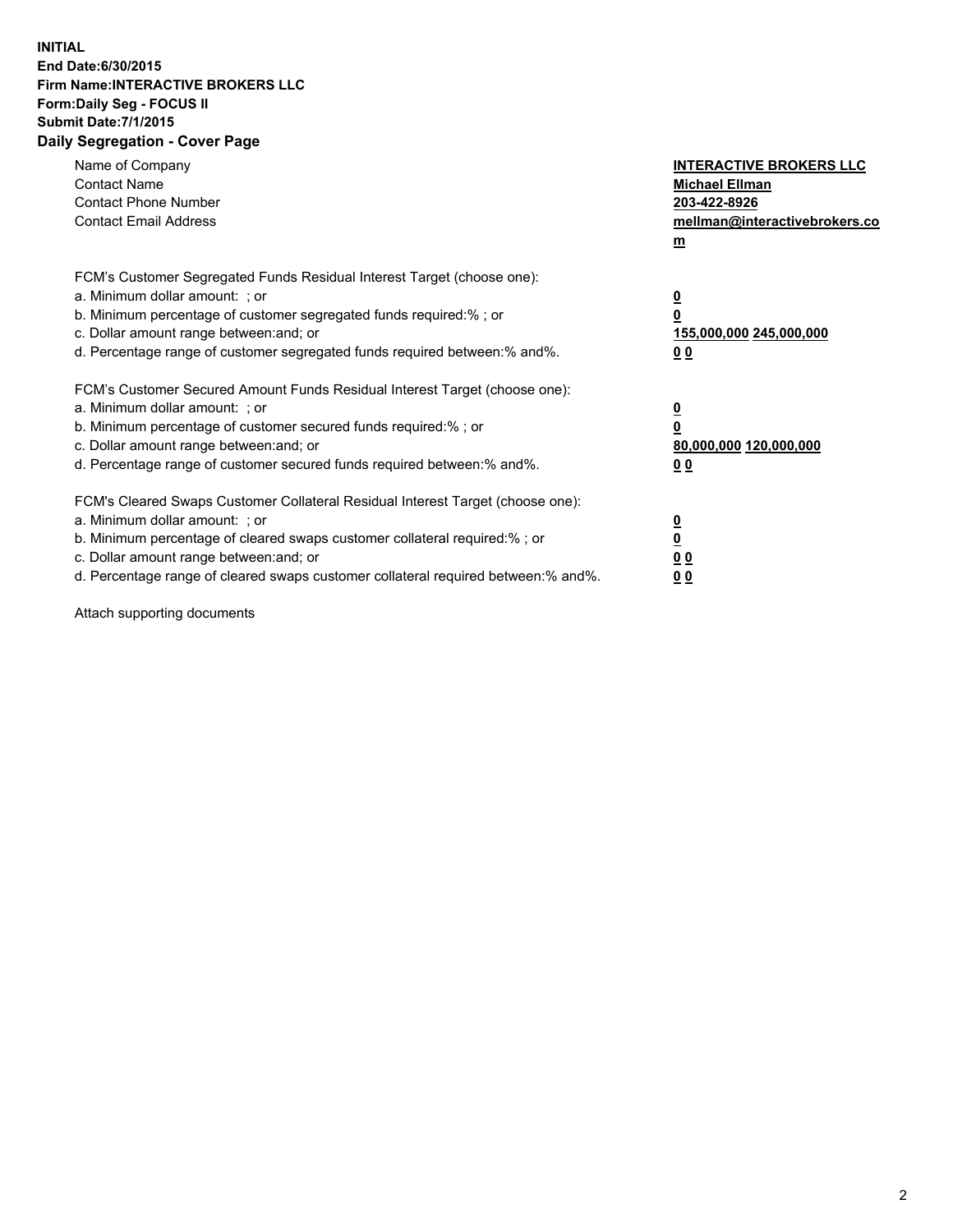## **INITIAL End Date:6/30/2015 Firm Name:INTERACTIVE BROKERS LLC Form:Daily Seg - FOCUS II Submit Date:7/1/2015 Daily Segregation - Secured Amounts**

|     | Foreign Futures and Foreign Options Secured Amounts                                         |                                   |
|-----|---------------------------------------------------------------------------------------------|-----------------------------------|
|     | Amount required to be set aside pursuant to law, rule or regulation of a foreign            | $0$ [7305]                        |
|     | government or a rule of a self-regulatory organization authorized thereunder                |                                   |
| 1.  | Net ledger balance - Foreign Futures and Foreign Option Trading - All Customers             |                                   |
|     | A. Cash                                                                                     | 473,099,725 [7315]                |
|     | B. Securities (at market)                                                                   | $0$ [7317]                        |
| 2.  | Net unrealized profit (loss) in open futures contracts traded on a foreign board of trade   | 4,274,712 [7325]                  |
| 3.  |                                                                                             |                                   |
|     | Exchange traded options                                                                     |                                   |
|     | a. Market value of open option contracts purchased on a foreign board of trade              | 43,324 [7335]                     |
|     | b. Market value of open contracts granted (sold) on a foreign board of trade                | -82,500 [7337]                    |
| 4.  | Net equity (deficit) (add lines 1.2. and 3.)                                                | 468,785,837 [7345]                |
| 5.  | Account liquidating to a deficit and account with a debit balances - gross amount           | 75,041 [7351]                     |
|     | Less: amount offset by customer owned securities                                            | 0 [7352] 75,041 [7354]            |
| 6.  | Amount required to be set aside as the secured amount - Net Liquidating Equity              | 468,860,878 [7355]                |
|     | Method (add lines 4 and 5)                                                                  |                                   |
| 7.  | Greater of amount required to be set aside pursuant to foreign jurisdiction (above) or line | 468,860,878 [7360]                |
|     | 6.                                                                                          |                                   |
|     | FUNDS DEPOSITED IN SEPARATE REGULATION 30.7 ACCOUNTS                                        |                                   |
| 1.  | Cash in banks                                                                               |                                   |
|     | A. Banks located in the United States                                                       |                                   |
|     |                                                                                             | 2,401,562 [7500]                  |
|     | B. Other banks qualified under Regulation 30.7                                              | 0 [7520] 2,401,562 [7530]         |
| 2.  | Securities                                                                                  |                                   |
|     | A. In safekeeping with banks located in the United States                                   | 471,783,495 [7540]                |
|     | B. In safekeeping with other banks qualified under Regulation 30.7                          | 0 [7560] 471,783,495 [7570]       |
| 3.  | Equities with registered futures commission merchants                                       |                                   |
|     | A. Cash                                                                                     | $0$ [7580]                        |
|     | <b>B.</b> Securities                                                                        | $0$ [7590]                        |
|     | C. Unrealized gain (loss) on open futures contracts                                         | $0$ [7600]                        |
|     | D. Value of long option contracts                                                           | $0$ [7610]                        |
|     | E. Value of short option contracts                                                          | 0 [7615] 0 [7620]                 |
| 4.  | Amounts held by clearing organizations of foreign boards of trade                           |                                   |
|     | A. Cash                                                                                     | $0$ [7640]                        |
|     | <b>B.</b> Securities                                                                        | $0$ [7650]                        |
|     | C. Amount due to (from) clearing organization - daily variation                             | $0$ [7660]                        |
|     | D. Value of long option contracts                                                           | $0$ [7670]                        |
|     | E. Value of short option contracts                                                          | 0 [7675] 0 [7680]                 |
| 5.  | Amounts held by members of foreign boards of trade                                          |                                   |
|     | A. Cash                                                                                     | 131,732,047 [7700]                |
|     | <b>B.</b> Securities                                                                        | $0$ [7710]                        |
|     |                                                                                             |                                   |
|     | C. Unrealized gain (loss) on open futures contracts                                         | 5,747,791 [7720]                  |
|     | D. Value of long option contracts                                                           | 43,333 [7730]                     |
|     | E. Value of short option contracts                                                          | -82,501 [7735] 137,440,670 [7740] |
| 6.  | Amounts with other depositories designated by a foreign board of trade                      | $0$ [7760]                        |
| 7.  | Segregated funds on hand                                                                    | $0$ [7765]                        |
| 8.  | Total funds in separate section 30.7 accounts                                               | 611,625,727 [7770]                |
| 9.  | Excess (deficiency) Set Aside for Secured Amount (subtract line 7 Secured Statement         | 142,764,849 [7380]                |
|     | Page 1 from Line 8)                                                                         |                                   |
| 10. | Management Target Amount for Excess funds in separate section 30.7 accounts                 | 80,000,000 [7780]                 |
| 11. | Excess (deficiency) funds in separate 30.7 accounts over (under) Management Target          | 62,764,849 [7785]                 |
|     |                                                                                             |                                   |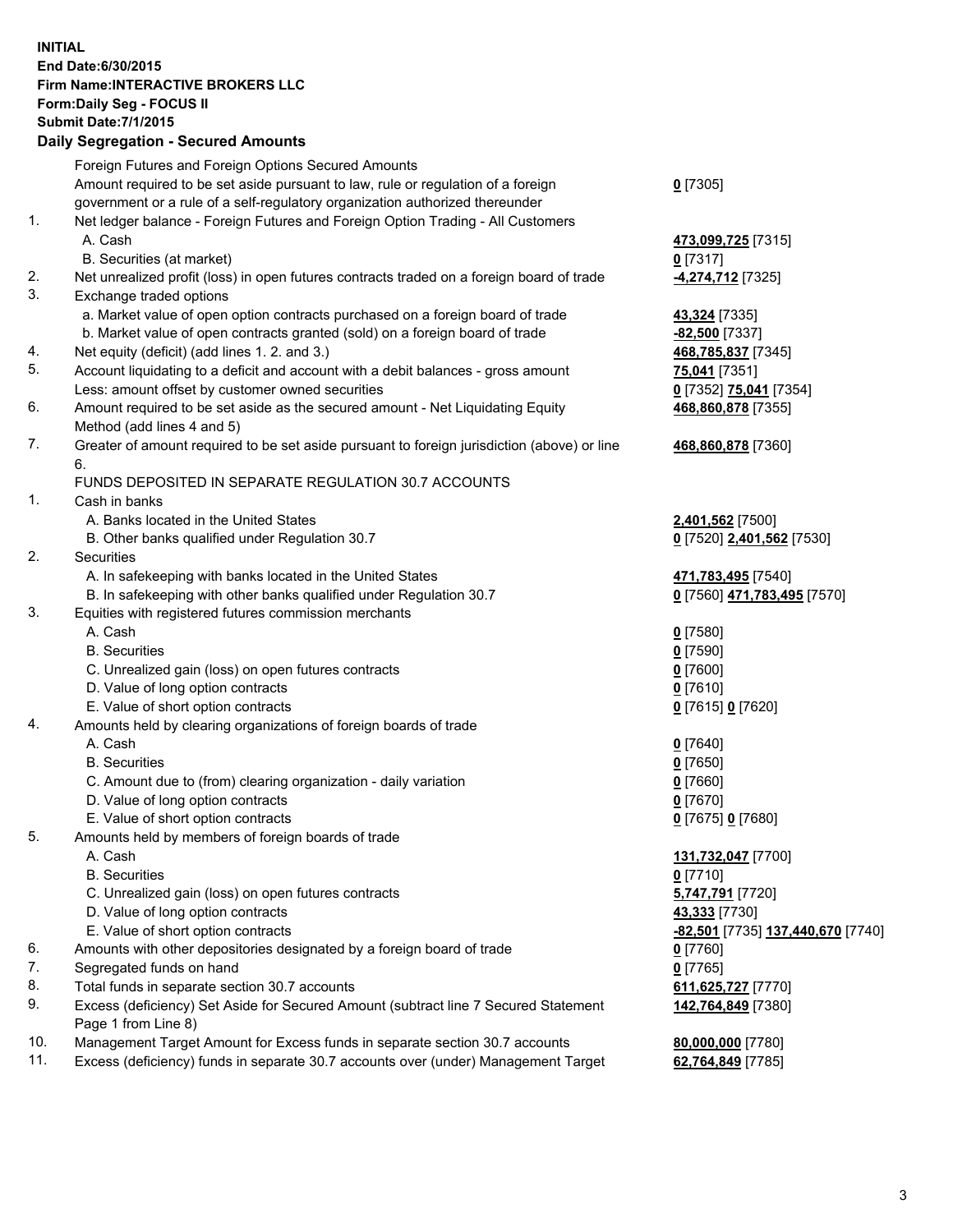**INITIAL End Date:6/30/2015 Firm Name:INTERACTIVE BROKERS LLC Form:Daily Seg - FOCUS II Submit Date:7/1/2015 Daily Segregation - Segregation Statement** SEGREGATION REQUIREMENTS(Section 4d(2) of the CEAct) 1. Net ledger balance A. Cash **2,536,582,995** [7010] B. Securities (at market) **0** [7020] 2. Net unrealized profit (loss) in open futures contracts traded on a contract market **693,082** [7030] 3. Exchange traded options A. Add market value of open option contracts purchased on a contract market **151,342,102** [7032] B. Deduct market value of open option contracts granted (sold) on a contract market **-221,332,115** [7033] 4. Net equity (deficit) (add lines 1, 2 and 3) **2,467,286,064** [7040] 5. Accounts liquidating to a deficit and accounts with debit balances - gross amount **104,180** [7045] Less: amount offset by customer securities **0** [7047] **104,180** [7050] 6. Amount required to be segregated (add lines 4 and 5) **2,467,390,244** [7060] FUNDS IN SEGREGATED ACCOUNTS 7. Deposited in segregated funds bank accounts A. Cash **308,590,257** [7070] B. Securities representing investments of customers' funds (at market) **1,462,199,331** [7080] C. Securities held for particular customers or option customers in lieu of cash (at market) **0** [7090] 8. Margins on deposit with derivatives clearing organizations of contract markets A. Cash **9,637,526** [7100] B. Securities representing investments of customers' funds (at market) **104,119,549** [7110] C. Securities held for particular customers or option customers in lieu of cash (at market) **0** [7120] 9. Net settlement from (to) derivatives clearing organizations of contract markets **2,242,909** [7130] 10. Exchange traded options A. Value of open long option contracts **1,163,269** [7132] B. Value of open short option contracts **-3,871,931** [7133] 11. Net equities with other FCMs A. Net liquidating equity **-34,638,060** [7140] B. Securities representing investments of customers' funds (at market) **842,994,142** [7160] C. Securities held for particular customers or option customers in lieu of cash (at market) **0** [7170] 12. Segregated funds on hand **0** [7150] 13. Total amount in segregation (add lines 7 through 12) **2,692,436,992** [7180] 14. Excess (deficiency) funds in segregation (subtract line 6 from line 13) **225,046,748** [7190] 15. Management Target Amount for Excess funds in segregation **155,000,000** [7194]

16. Excess (deficiency) funds in segregation over (under) Management Target Amount Excess

**70,046,748** [7198]